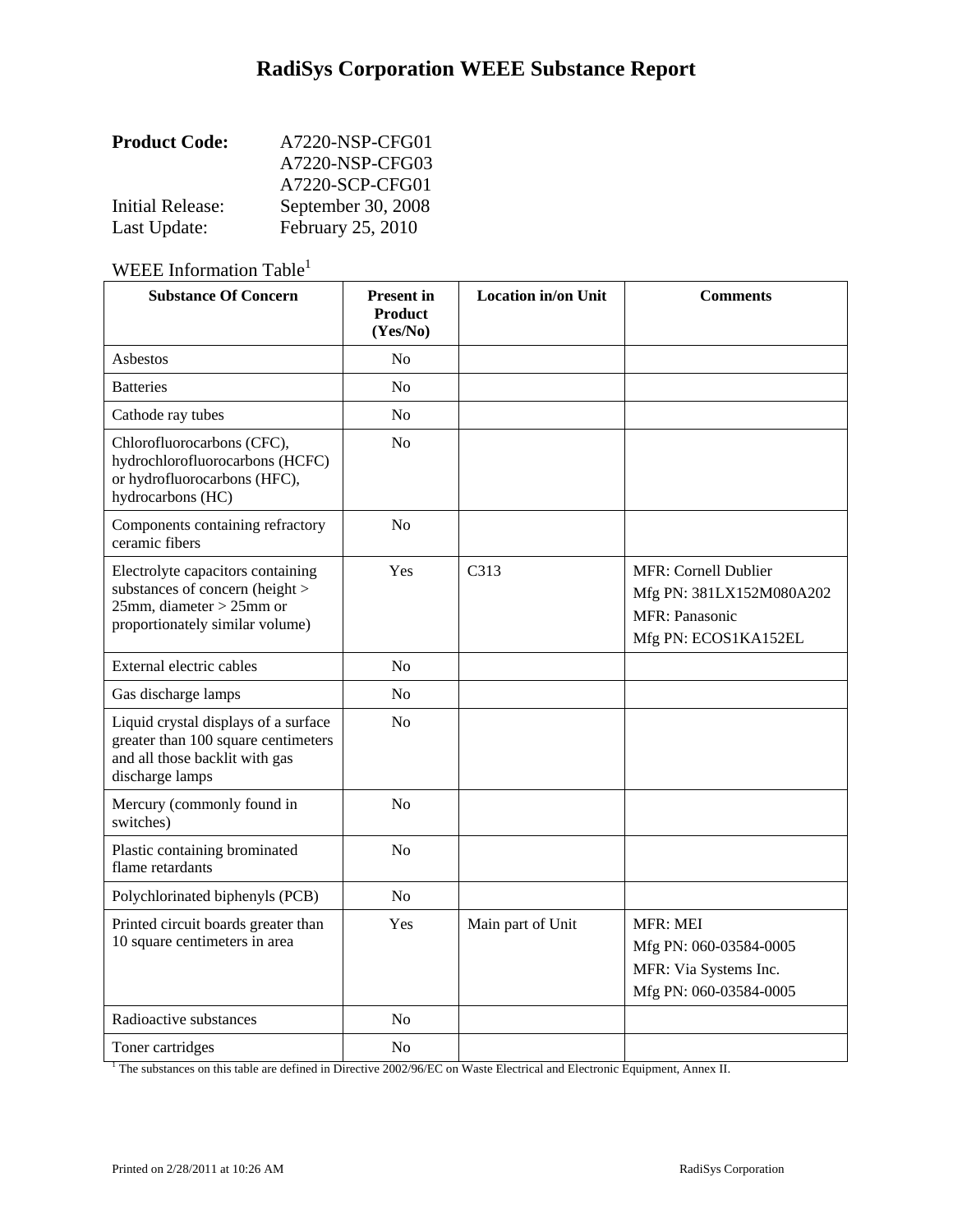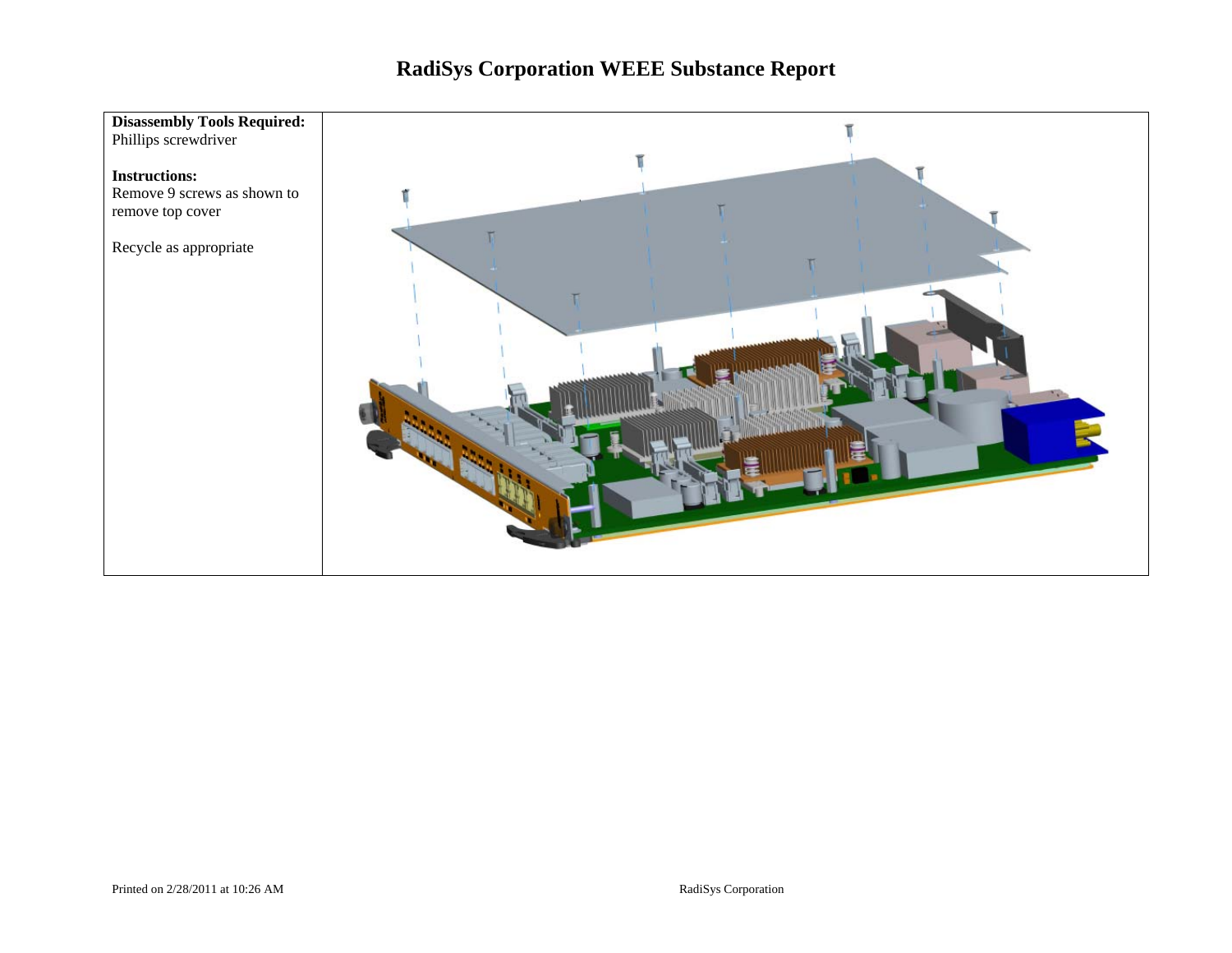### **Disassembly Tools Required:**

45mm hex driver Soldering iron

#### **Instructions:**

Remove 9 standoffs as shown to remove solder side cover. Recycle as appropriate.

Use soldering iron to remove C313 for proper disposal.

**Should further disassembly be required for the recycler, follow the next set of instructions.** 

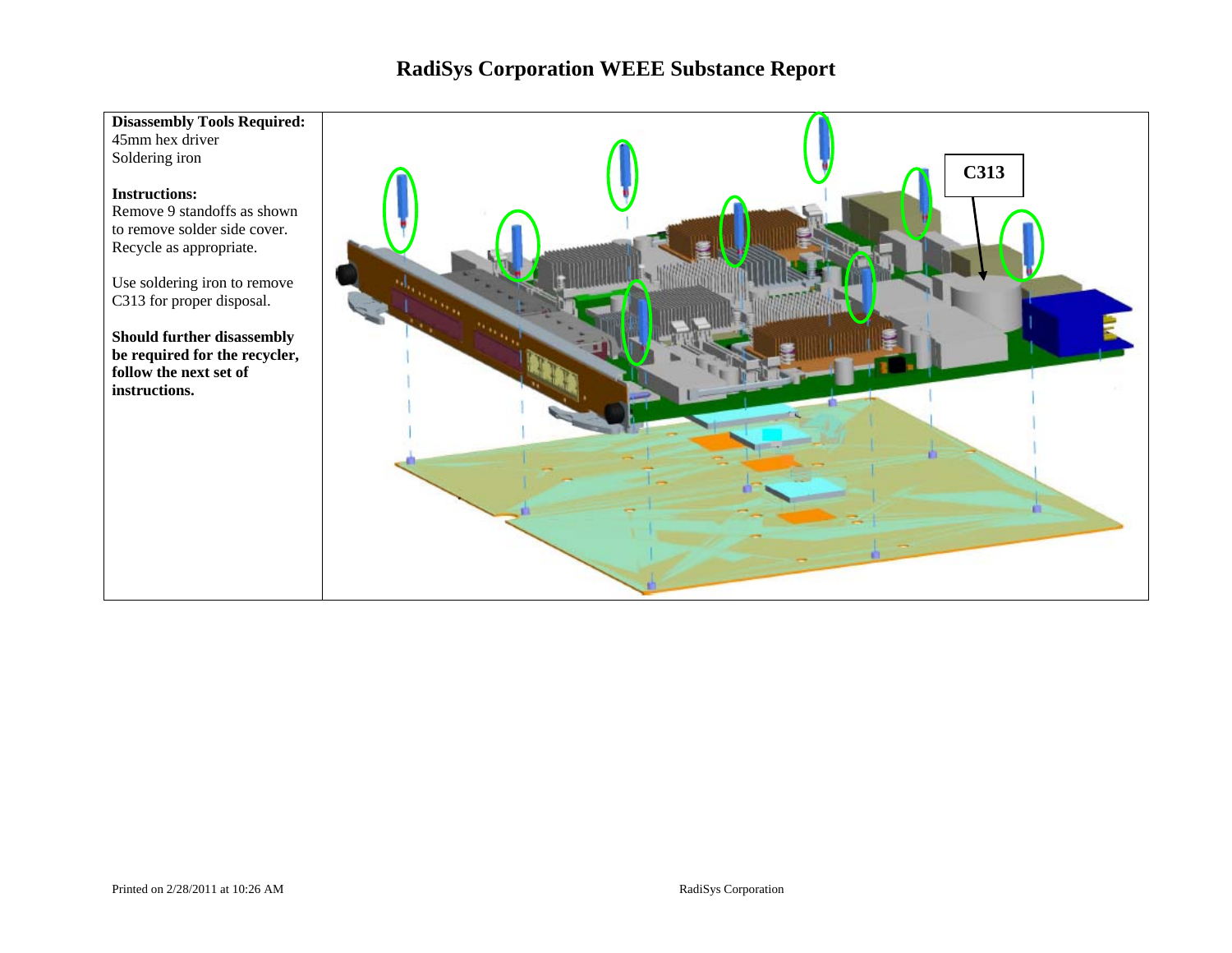### **Disassembly Tools Required:**

Philips screwdriver Flathead screwdriver

#### **Instructions:**

Remove two screws on ends of front panel using Philips screwdriver.

Pry out center rivet using flathead screwdriver.

Remove front panel and recycle as appropriate.

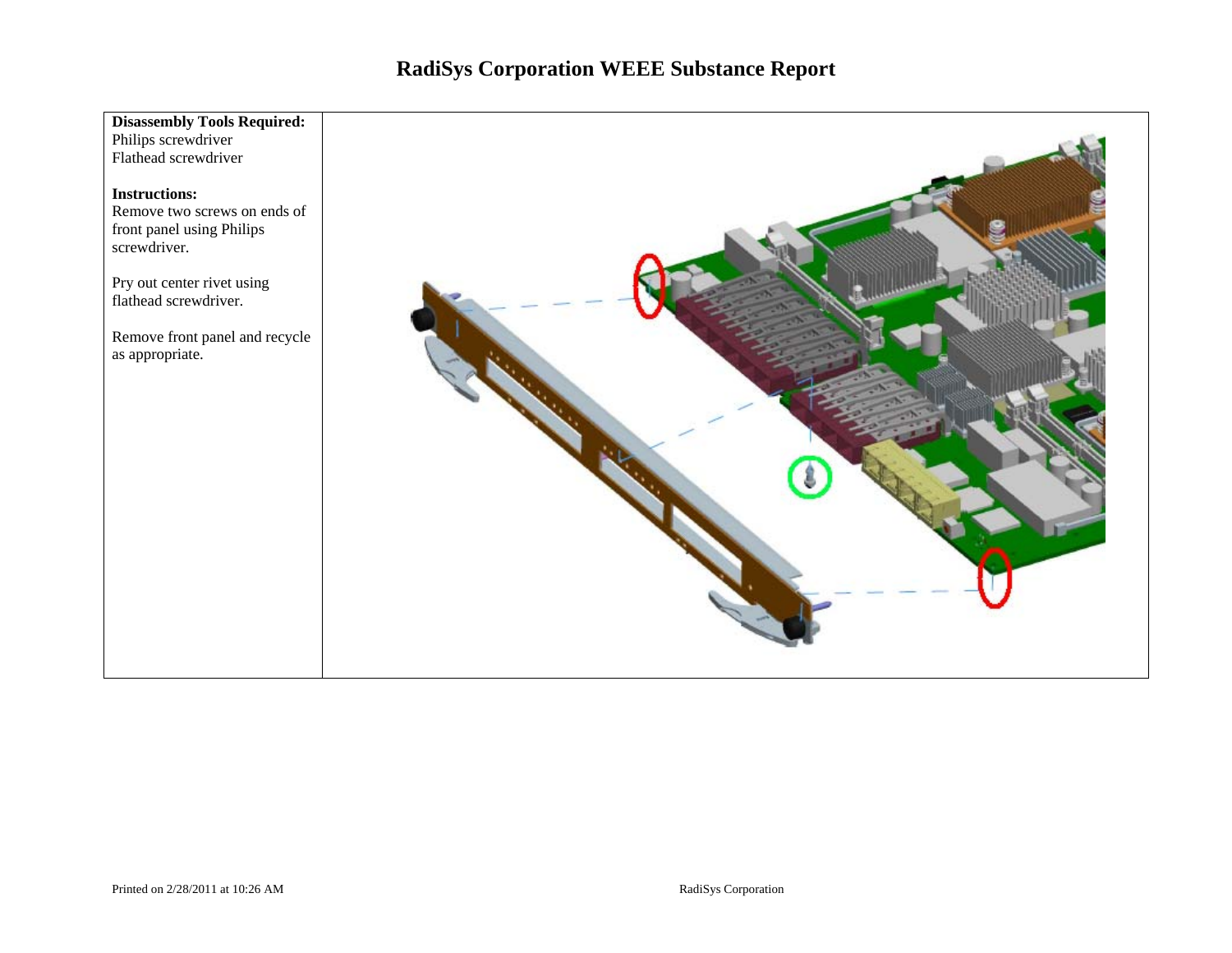